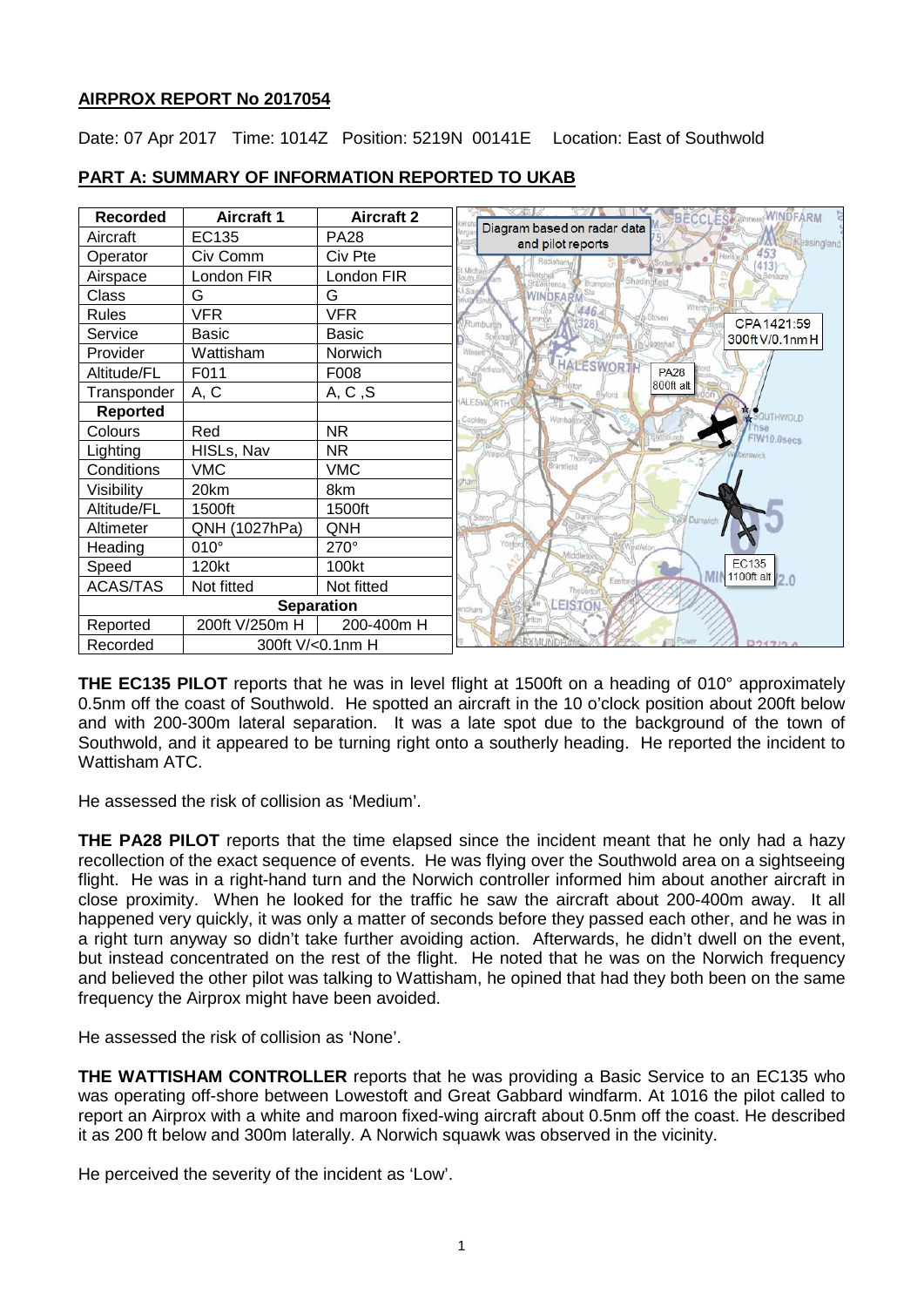### **Factual Background**

The weather at Norwich was recorded as follows:

EGSH 070950Z 29007KT 9999 FEW020 BKN028 10/06 Q1027

#### **Analysis and Investigation**

### **CAA ATSI**

The Airprox was reported by the pilot of an EC135 when it came into proximity with a PA28 in the vicinity of Southwold, Suffolk. The EC135 pilot was in receipt of a Basic Service from Wattisham radar. It was later established that the PA28 was receiving a Basic Service from Norwich radar but, because Norwich were not aware that an Airprox had been filed, no reporting action was taken.

The EC135 had first called Wattisham radar at 0936:00 and a Basic Service was agreed. The SSR code of 4502 was allocated. The EC135 was operating VFR and was routing from Lowestoft to the Great Gabbard Wind Farm approximately 30nm south of Lowestoft (Figure 1). The controller verified the level and requested that the EC135 pilot report letting down.

At 0949:33 the EC135 reported letting down at the wind-farm and that they would call again when lifting. At 0959:42 the EC135 pilot reported lifting from the wind-farm and returning to Lowestoft. The controller asked the pilot to report letting down at Lowestoft. At 1011:17 (Figure 3) the PA28 (code 7360) was observed taking up an orbit in the vicinity of Southwold, at approximately 1500ft (FL011 indicated).The PA28 had been following the coast southbound but carried out two orbits at this location. On completion of the second orbit CPA occurred. Figure 1: Map Depicting Wind Farm



and Heli Route





Figure 3 – Swanwick radar 1011:17 Figure 4 - CPA Swanwick radar 1015:02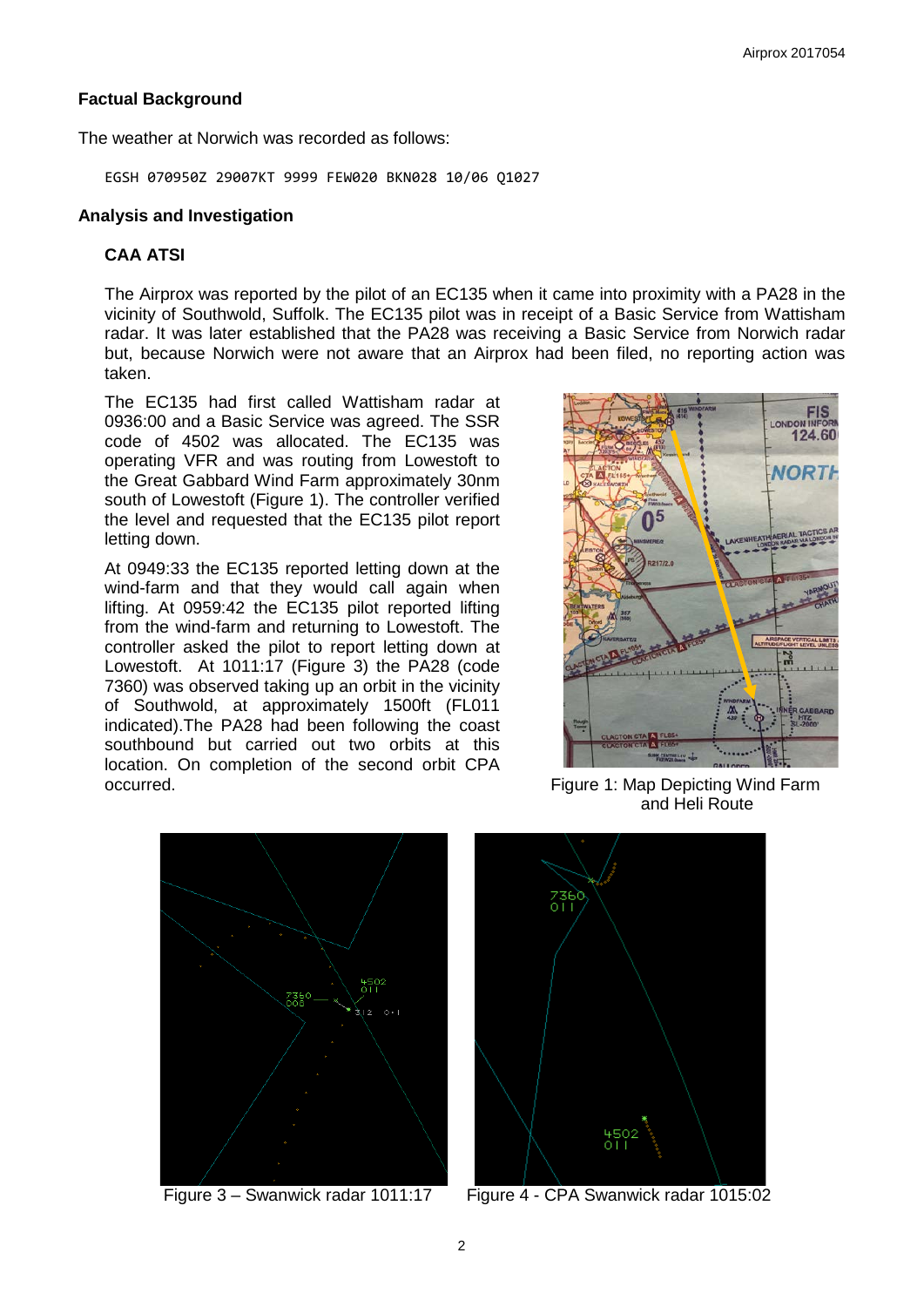CPA occurred at 1015:02 (Figure 4) with a lateral distance of 0.1nm and 300ft indicated between the aircraft. Under a Basic Service a controller is not required to monitor a flight and collision avoidance is the responsibility of the pilots involved. It is not known if Traffic Information was passed to the PA28 pilot but he later reported that he observed the EC135 approaching and tightened his turn. No Traffic Information was passed to the EC135 pilot about the PA28. Although the Wattisham frequency had been quite a few minutes before the Airprox, on the leadup to the actual CPA there were two separate calls from other aircraft, one requesting re-joining clearance to Wattisham and another requiring a MATZ penetration. The second of these RTF exchanges was taking place when CPA occurred.

#### **UKAB Secretariat**

The EC135 and PA28 pilots shared an equal responsibility for collision avoidance and not to operate in such proximity to other aircraft as to create a collision hazard<sup>[1](#page-2-0)</sup>. If the incident geometry is considered as head-on or nearly so then both pilots were required to turn to the right<sup>[2](#page-2-1)</sup>.

#### **Summary**

An Airprox was reported when an EC135 and a PA28 flew into proximity at 1014 on Friday  $7<sup>th</sup>$  April 2017. Both pilots were operating under VFR in VMC, the EC135 pilot in receipt of a Basic Service from Wattisham and the PA28 pilot in receipt of a Basic Service from Norwich.

## **PART B: SUMMARY OF THE BOARD'S DISCUSSIONS**

Information available consisted of reports from the pilots of both aircraft, transcripts of the relevant RT frequencies, radar photographs/video recordings, reports from the Wattisham air traffic controller involved and reports from the appropriate ATC operating authorities.

The Board first looked at the actions of the EC135 pilot. Noting that he was receiving a Basic Service from Wattisham, some members wondered whether he would have been better served speaking to Norwich, and asking for a Traffic Service. Other members pointed out that the position of the Airprox was about 25nm from Norwich and therefore probably on the limit of their radar cover anyway. Notwithstanding, on a Basic Service, Wattisham were not required to give any Traffic Information and separation remained the pilot's responsibility. The Board had some discussion about whether the EC135 would have been fitted with a TCAS (the pilot had reported that it wasn't), and without such equipment on either aircraft, see-and-avoid was the main mitigation against mid-air collision in Class G airspace. Fortunately, the EC135 pilot had seen the PA28, albeit at a later stage than desirable, and assessed that because the other aircraft was turning away, avoiding action was not necessary.

Turning to the actions of the PA28 pilot, he was also receiving a Basic Service, this time from Norwich. The Norwich controller recognised the potential for confliction and gave Traffic Information to the PA28 pilot. The pilot was then able to look for the other traffic and, in so doing, saw the EC135 in time to assess that if he maintained his turn, he would keep clear. The Board commended the Norwich controller for his timely call given that the PA28 was under only a Basic Service. The GA member commented that the PA28 pilot had not reported whether his lights were illuminated or not, but he wished to remind pilots of the merits of flying with the landing light on, in order to assist other pilots' visual acquisition.

Finally, the Board discussed the cause of the Airprox and agreed that it had been a late sighting by both pilots. However, because the EC135 had deemed avoiding action not to be necessary, and the PA28 pilot had reported no risk of collision, the risk was assessed as Category C, safety had been degraded, but there had been no risk of collision.

l

<span id="page-2-0"></span><sup>1</sup> SERA.3205 Proximity.

<span id="page-2-1"></span><sup>2</sup> SERA.3210 Right-of-way (c)(1) Approaching head-on.